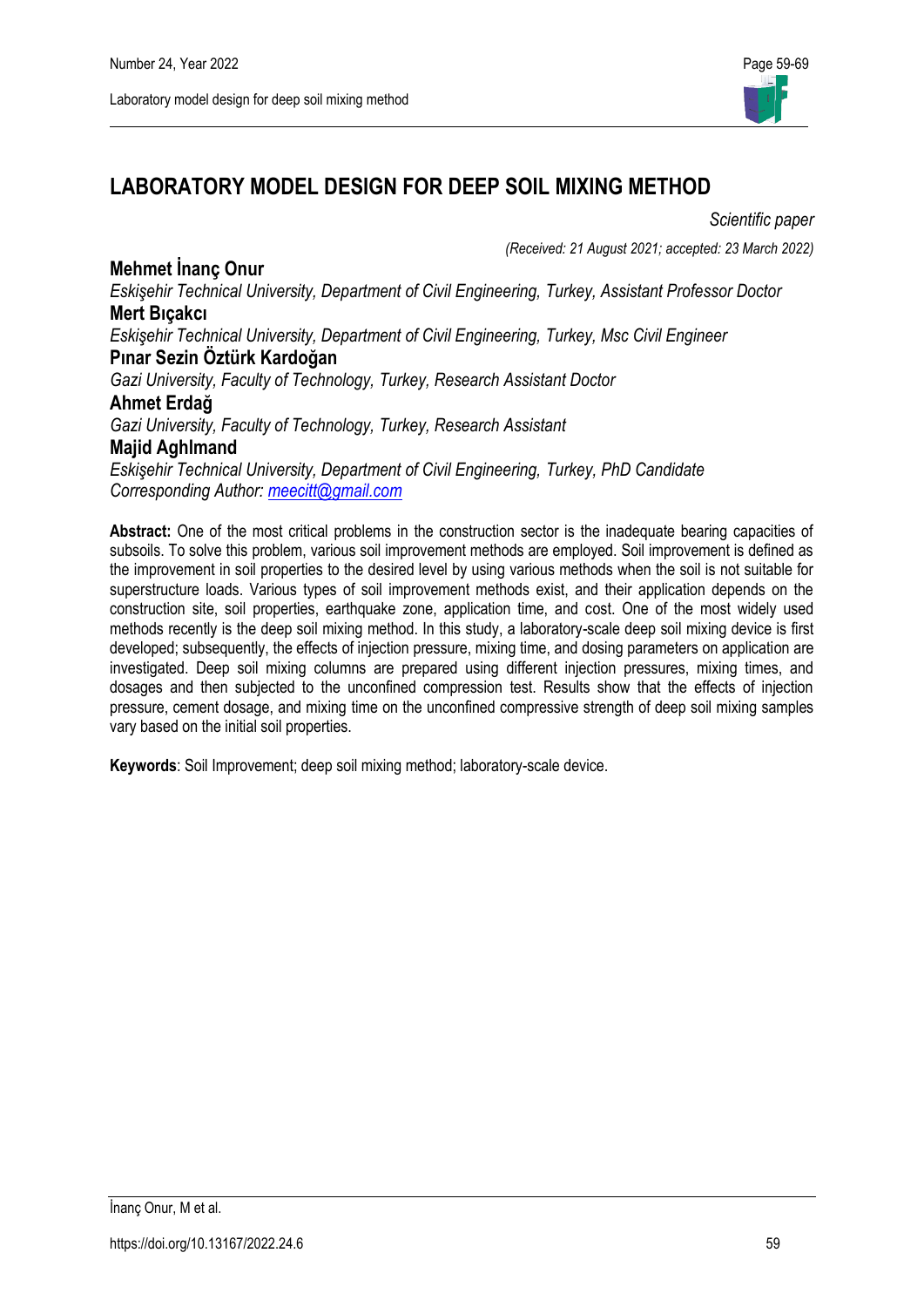# **1 INTRODUCTION**

Owing to the increase in human population worldwide, the demand for new settlements has increased as well [1]. However, the soil conditions in areas allocated for construction may not always be appropriate, and certain phenomena can be encountered such as low soil bearing capacity, excessive settlement potential, and slope stability problems. One of the major problems in the construction sector is the insufficient soil bearing capacities of subsoils. To enable safe and economical constructions on problematic areas, appropriate foundation systems must be designed [2–4]. In this context, various soil improvement methods have been used, the selection of which can be done according to the subsoil type, earthquake zone, time, and cost [4–6]. One of the most widely used methods, in recent years, is the deep soil mixing (DSM) method [7,8]. It is a typical ground improvement method that can be used to improve the bearing capacity and stability, reduce differential settlements of foundations, and improve the shear strength of soft soils [9–12]. DSM has been investigated extensively, and its quality control and quality assurance elucidated via laboratory tests [13–20]. In addition, numerous reports regarding DSM have been published through European research programs [21, 22]. DSM involves strengthening the physical and mechanical properties of soil [23] by injecting a cement–water mixture into the soil while mixing it using blades. In Turkey, the application of DSM as a soil improvement method has increased recently [24].

During DSM, soil is mixed onsite with different binders that react chemically with groundwater. It is an in-situ admixture stabilisation method that uses cement and/or lime as binder [20]. The resulting stabilised ground material exhibits higher strength, lower permeability, and lower compressibility compared with natural soil [15,25]. Soil mixing can be performed via one of the two basic methods: dry and wet [26]. Dry soil mixing method is employed in case of saturated soils with high moisture content, such as clay or organic soils. Wet soil mixing method increases strength without relying on the natural moisture of the soil. Dry soil mixing is preferred when the natural moisture content of the soil exceeds 60%, whereas wet soil mixing is preferred when it is less than 40% [27,28]. Wet soil mixing is advantageous over other soil improvement methods; hence, it is used extensively worldwide [29].

Previous studies based on analytical and numerical methods show an increase in the soil bearing capacity and a decrease in the settlement level by DSM method at weak soil conditions. The strength characteristics of soils improved via DSM differ according to certain factors, such as the physical and chemical properties of the soil to be improved, binding material, additives, treated water, application technique, and mixing conditions [15,30]. Tests conducted on DSM columns in the soils improved using cement mixture indicate that increasing the cement content (dry weight of cement/dry weight of soil) and curing time increases the column strength [30, 31]. In addition, horizontal–vertical movements were less likely to occur in swollen soils improved via DSM than in nonimproved soils [32]. DSM is also known to maintain soil displacements within the desired limit values [33–35]. Furthermore, compared to other mixing methods, DSM incurs a lower cost, increases the soil bearing capacity by a higher margin, and requires less time in application [36, 37]. It is widely used owing to its low application cost, low environmental damage, and non-requirement for water drainage [38].

The aim of this study is to design a system for simulating DSM in the laboratory to facilitate extensive investigation into DSM performed worldwide. The system is developed using local resources, and the corresponding details are presented herein. Subsequently, DSM was modelled based on laboratory conditions. Additionally, the effects of parameters such as injection pressure, mixing time, and cement dosage were investigated, and the results are presented.

# **2 DSM CONSTRUCTION PRINCIPLES AND EQUIPMENT**

In DSM, the track drill is positioned based on the determined column coordinates, and the mixer shaft reaches the desired depth by breaking the soil. A DSM column is prepared by injecting a cement–water mixture into the soil (Figures 1 and 2).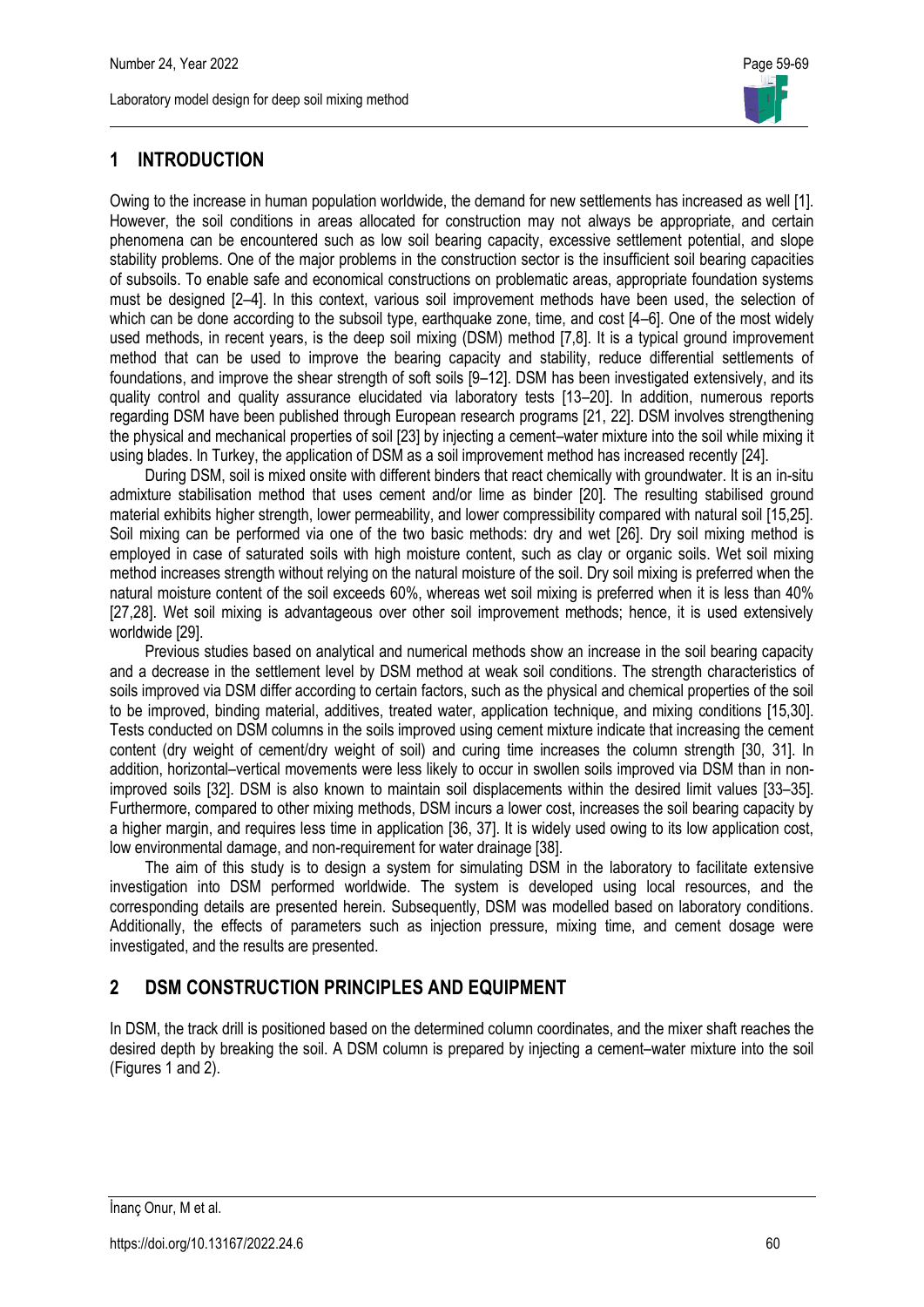



**Figure 1 Application stage [39]**



**Figure 2 Application of wet DSM [40]**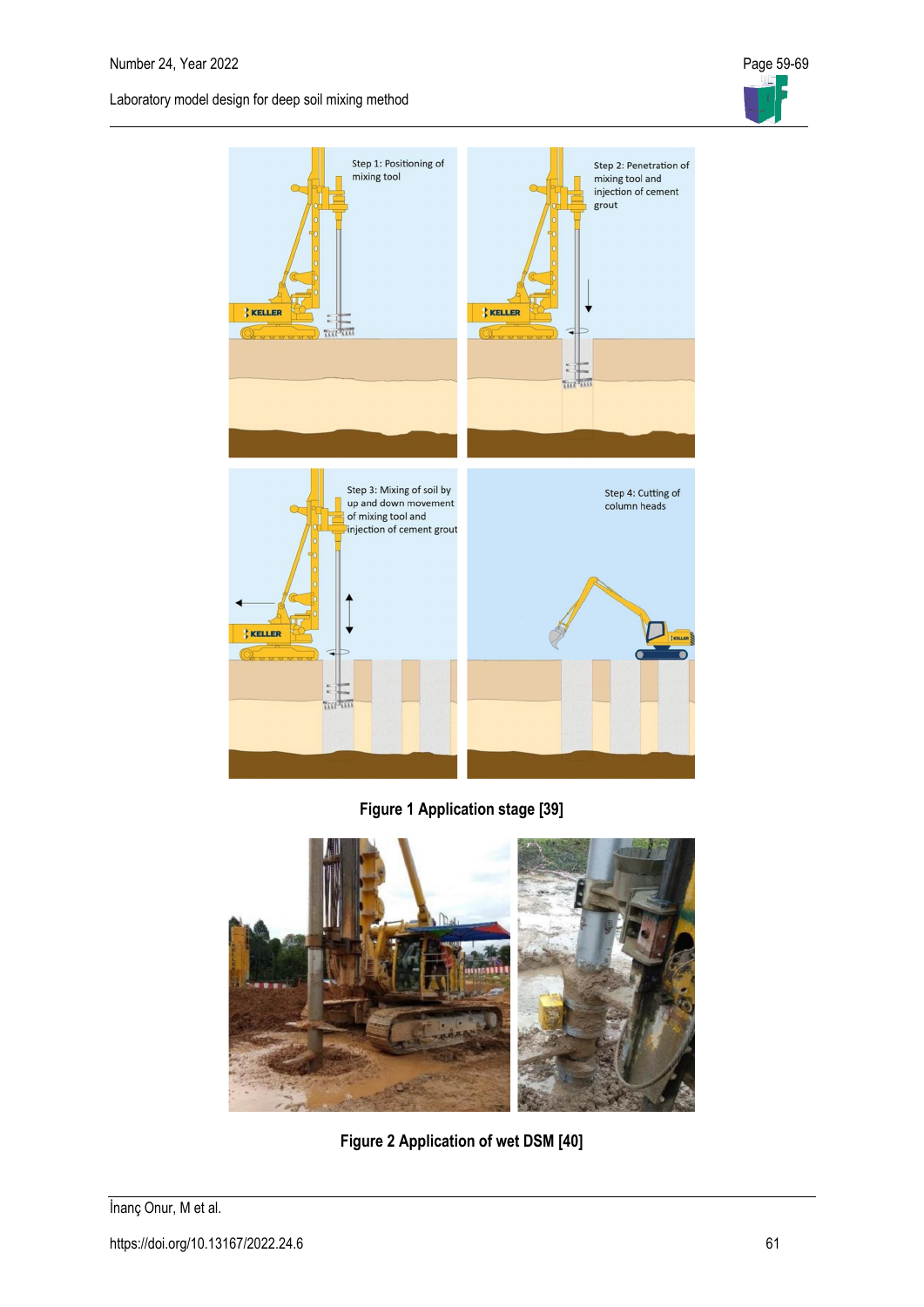

In DSM, the soil is thoroughly mixed using large-scale single or multi-axis augers to form a column or a panel of improved material by injecting the prepared mixture at the depth of improvement. The mixer shaft is pulled up from the desired depth while mixing the soil, and the mixture is injected during ascending/descending phases of the shaft, which results in its mixing with the soil [24]. Consequently, the engineering properties of the soil are improved by the increase in the soil strength and reduction in its compressibility and permeability. Previous studies indicate that the most preferred binders for the mixture are cement [41–43] and lime [44–46], although slag or other additives can be used as well. Onsite-mixed columns can be prepared singly, in groups, in single rows for walls, or in specific moulds to form cells. This process can be used to create impermeable curtain walls on coarse-grained soils, build excavation support walls, and stabilise liquefiable soil.

# **3 EXPERIMENTAL STUDY**

In soil improvement methods, the application parameters must be determined prior to the application of the methods. In particular, no limit or interval is defined in the regulations for parameters such as injection pressure, cement dosage, and the duration of DSM application. Depending on the field conditions, these application parameters can be applied incorrectly, resulting in both time loss and incomplete or unsatisfactory soil improvements. In this study, a device that can create deep mixing columns in the laboratory was designed, as shown in Figure 3, using which the soil improvement parameters can be identified by simulating field conditions in the laboratory.



**Figure 3 Laboratory-scale DSM system**

DSM and jet grouting methods can be performed at laboratory scales using this device, and pile foundations can be simulated via a simple header change. In addition, this device can be used to simulate other improvement methods, such as the stone column, with slight modifications. Furthermore, by adding different materials to the soil sample (fibre, basalt fibre, etc.), the soil behaviour can be analysed. Drawings of the designed device are shown in Figure 4.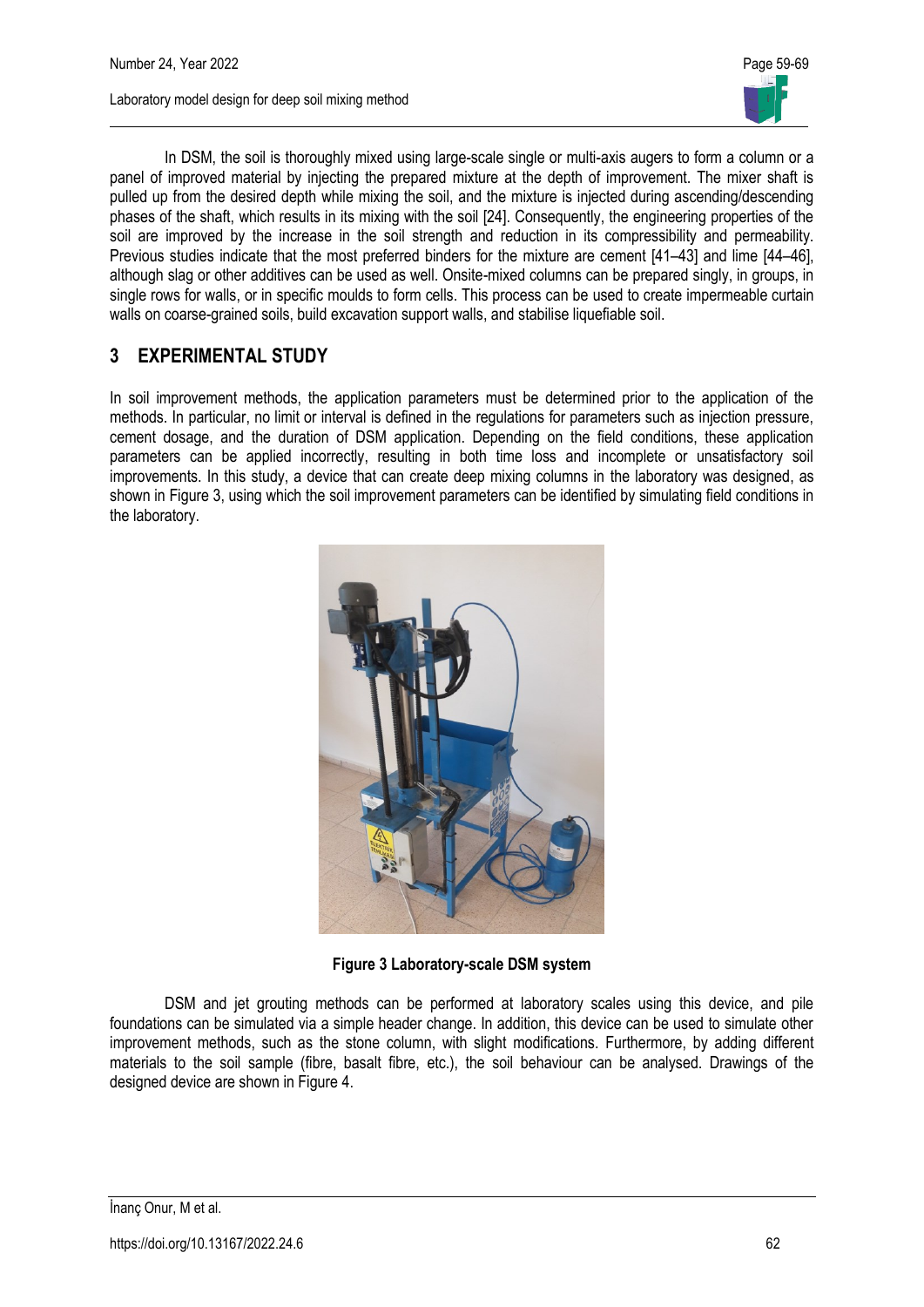



**Figure 4 Test machine design drawings**

A depth motor is attached onto the gear and operated by the driver. The system ascends and descends at the desired speed via the driver's manual operation. When the system realises that it has reached the lowest point, it ascends by changing the mixing direction via two switches (at the top and bottom). Once the system reaches the upper switch, it stops automatically. The mixing motor is connected to a mixer blade comprising at least two injection holes and is operated by the driver. It can rotate the helical shaft to the injection hole at the desired speed. To simulate various soil improvement methods and pile foundations, head shafts (agitator blade, injection shaft, helix shaft etc.) suitable for the mixing engine were designed. Subsequently, a cylindrical water/cement mixing chamber and a mixing vessel for placing the soil sample were built. The system is designed in Eskisehir Technical University (ESTU) so named as ESTU Laboratory Scale DSM system. The system is low maintenance and can be improved and modelled easily while being economical, with a production cost of approximately \$1.900.

### **3.1 Soil Properties**

Soil samples were obtained from various regions of Eskisehir province, Turkey. The geotechnical properties of Eskisehir soils are typically inadequate and thus require improvement to sustain superstructure loads. In particular, owing to the loose and soft structure of the soils, they are defined as poor alluvial. For this study, soil samples were obtained from Odunpazarı, Tepebaşı, and Alpu districts, all of which exhibit a high construction potential with several projects in progress therein. First, the index properties of the soil samples were determined; subsequently, their strength characteristics were determined via unconfined compression tests conducted on undisturbed samples. All tests were performed according to the ASTM standards. The index and strength properties are tabulated in Tables 1 and 2, respectively.

| <b>Sample Areas</b> | <b>Granulometric Content</b><br>$\frac{1}{2}$ |       |             | <b>Atterberg Limits</b><br>(%) |      |      | <b>Water Content</b><br>(%) | <b>Unit Weight</b><br>(gr/cm <sup>3</sup> ) |
|---------------------|-----------------------------------------------|-------|-------------|--------------------------------|------|------|-----------------------------|---------------------------------------------|
|                     | Gravel                                        | Sand  | Silt & Clay |                                | PL   | ΡI   | ω                           |                                             |
| Odunpazarı          | 27.40                                         | 37.20 | 35.40       | 28.6                           | 15.3 | 13.3 | 12.60                       | 2.07                                        |
| Tepebaşı            | 2.89                                          | 60.83 | 36.28       | 37.0                           | 20.0 | 17.0 | 24.17                       | 1.93                                        |
| Alpu                |                                               | 72.54 | 27.46       | 48.0                           | 22.0 | 26.0 | 18.00                       | 1.81                                        |

|  | Table 1 Index properties of soil samples |  |
|--|------------------------------------------|--|
|  |                                          |  |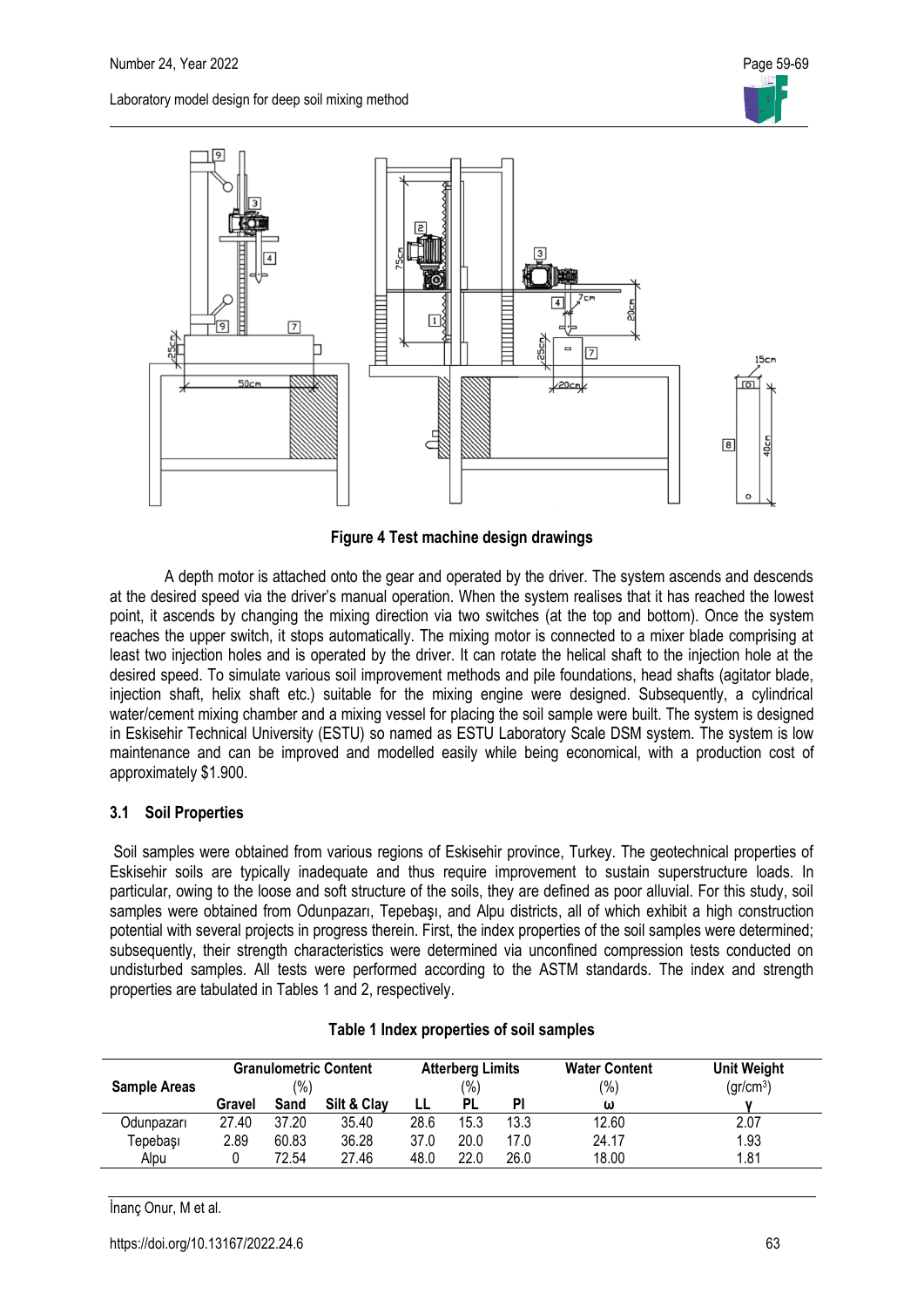| <b>Sample Areas</b> | <b>Fracture Stress</b><br>(kgf/cm <sup>2</sup> ) | <b>Fracture Stress</b><br>(N/mm <sup>2</sup> ) | <b>Subgrade Reaction</b><br>(t/m <sup>3</sup> ) |
|---------------------|--------------------------------------------------|------------------------------------------------|-------------------------------------------------|
| Odunpazarı          | 1.94                                             | 0.19                                           | 1250                                            |
| Tepebaşı            | 44. ا                                            | 0.14                                           | 1100                                            |
| Alpu                | 1.16                                             | 0.11                                           | 1000                                            |

### **Table 2 Strength properties of soil samples**

### **3.2 DSM Sample Preparation**

Although the parameters of 100 bar injection pressure, 450 kg/m<sup>3</sup> cement dosage, and 20 min duration of DSM application were used in Eskisehir province to create field deep mixing columns with a diameter of 70 cm and length of 800 cm, the initial experimental values were selected by considering a scale factor for laboratory conditions. In the laboratory, DSM columns with a diameter of 7.0 cm and a length of 14.0 cm were prepared using the designed DSM device. First, the soil samples were placed loosely and fully saturated in the moulds without compression, considering the necessity for improvement. Subsequently, DSM columns were created using the designed DSM device. The created DSM samples were subjected to the unconfined compression test. All the DSM column samples were cured for 7 days. Meanwhile, the sample skins were fixed to minimise roughness. All the tests were repeated three times, and the average result of the unconfined compression test was obtained.

# **4 TEST RESULTS AND ANALYSIS**

The experimental results show that the injection pressure, cement dosage, and mixing time affected the soil strength during DSM. The results were interpreted based on the initial unconfined compression test results. As the actual soil and the reconstructed laboratory samples differed significantly, only results from the unconfined compression test were compared.

### **4.1 Injection Pressure**

The injection pressure was adjusted with a barometer, which was connected to the output of the compressor. Although the injection pressure ranges from 10 to 100 bars in field applications, injection pressures of 0.21, 0.41, and 0.62 N/mm<sup>2</sup> were applied in this study considering the laboratory scale factor when creating the DSM samples. Other parameters were maintained constant for all samples (cement dosage: 350 kg/m<sup>3</sup>, mixing time: 45 s). Various DSM columns were created by changing the injection pressure, and they were subjected to loading in the unconfined compression device. The results are presented in Figure 5.



**Figure 5 Effect of injection pressure**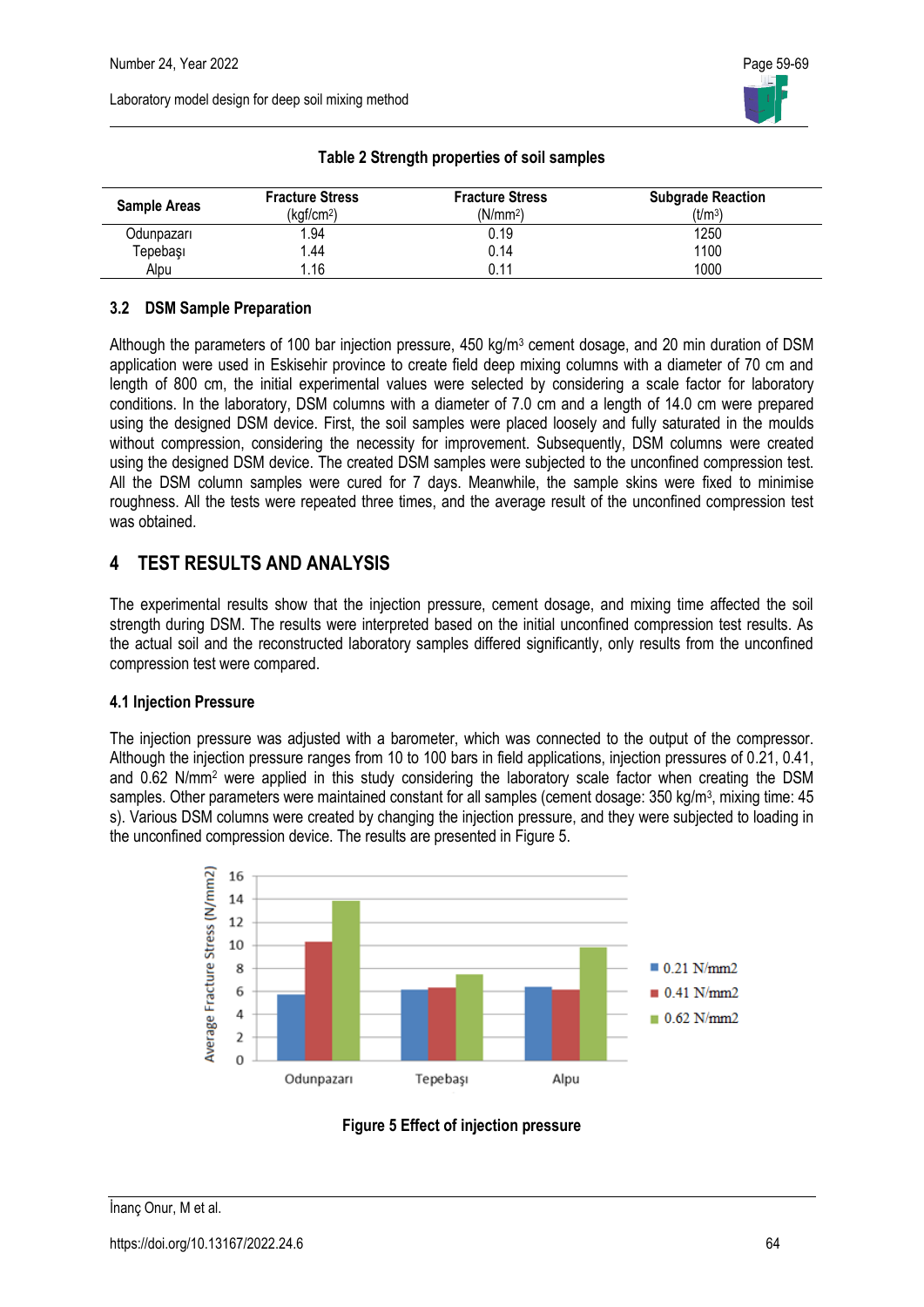

The DSM column samples exhibit a higher fracture stress than the soil in the initial condition. The initial fracture stresses were 0.19, 0.13, and 0.11 N/mm<sup>2</sup>, for the soil samples from the three regions, whereas the fracture stresses of the DSM column samples were between 5.74 and 13.90 N/mm<sup>2</sup>. The test results show that the initial injection pressure affects the fracture stress of the DSM samples. Therefore, adequate injection pressure should be applied to achieve high strength in the applications.

### **4.2 Cement Dosage**

Cement dosage refers to the amount of cement [kg] added to a unit volume of soil [m<sup>3</sup>]. To determine the effect of dosing, dosages of 100 kg/m<sup>3</sup> (2 kg of cement and 5 kg of water), 350 kg/m<sup>3</sup> (7.0 kg of cement and 5 kg of water), and 500 kg/m<sup>3</sup> (10 kg of cement and 5 kg of water) were used to prepare the DSM columns. Other parameters were maintained constant for all samples (injection pressure: 0.62 N/mm<sup>2</sup>; mixing time: 45 s). The DSM column samples were then subjected to the unconfined compression test. The results are presented in Figure 6.



**Figure 6 Effect of cement dosage**

The DSM column samples exhibit a higher fracture stress as compared with the soil in the initial condition. The initial fracture stresses were 0.19, 0.13, and 0.11 N/mm<sup>2</sup> , respectively, for the soil samples from the three regions, whereas the fracture stresses of the DSM column samples were between 1.75 and 15.59 N/mm<sup>2</sup> . The test results show that the cement dosage affects the fracture stress of the DSM samples. Therefore, adequate cement dosage should be applied to achieve high strength in the applications.

### **4.3 Mixing Time**

Mixing time values of 30, 45, and 60 s were selected to determine the effect of mixing time on DSM column samples prepared in the laboratory. Other parameters were maintained constant for all the samples (injection pressure: 90 psi; cement dosage: 500 kg/m<sup>3</sup>). The DSM columns were then subjected to loading in the unconfined compression test, and the results are presented in Figure 7.

The DSM column samples exhibit a higher fracture stress as compared with the soil in the initial condition. The initial soil fracture stresses were 0.19, 0.13, and 0.11 N/mm<sup>2</sup>, respectively, for the soil samples from the three regions, whereas the fracture stresses of the DSM column samples were between 5.71 and 20.39 N/mm<sup>2</sup> . Based on literature review, mixing time is an important parameter for ensuring homogeneous columns and insufficient mixing does not result in the complete breakdown of the soil structure [24]. The test results show that the mixing time affects the fracture stress of the DSM samples. Therefore, adequate mixing time should be applied to achieve high strength in the applications.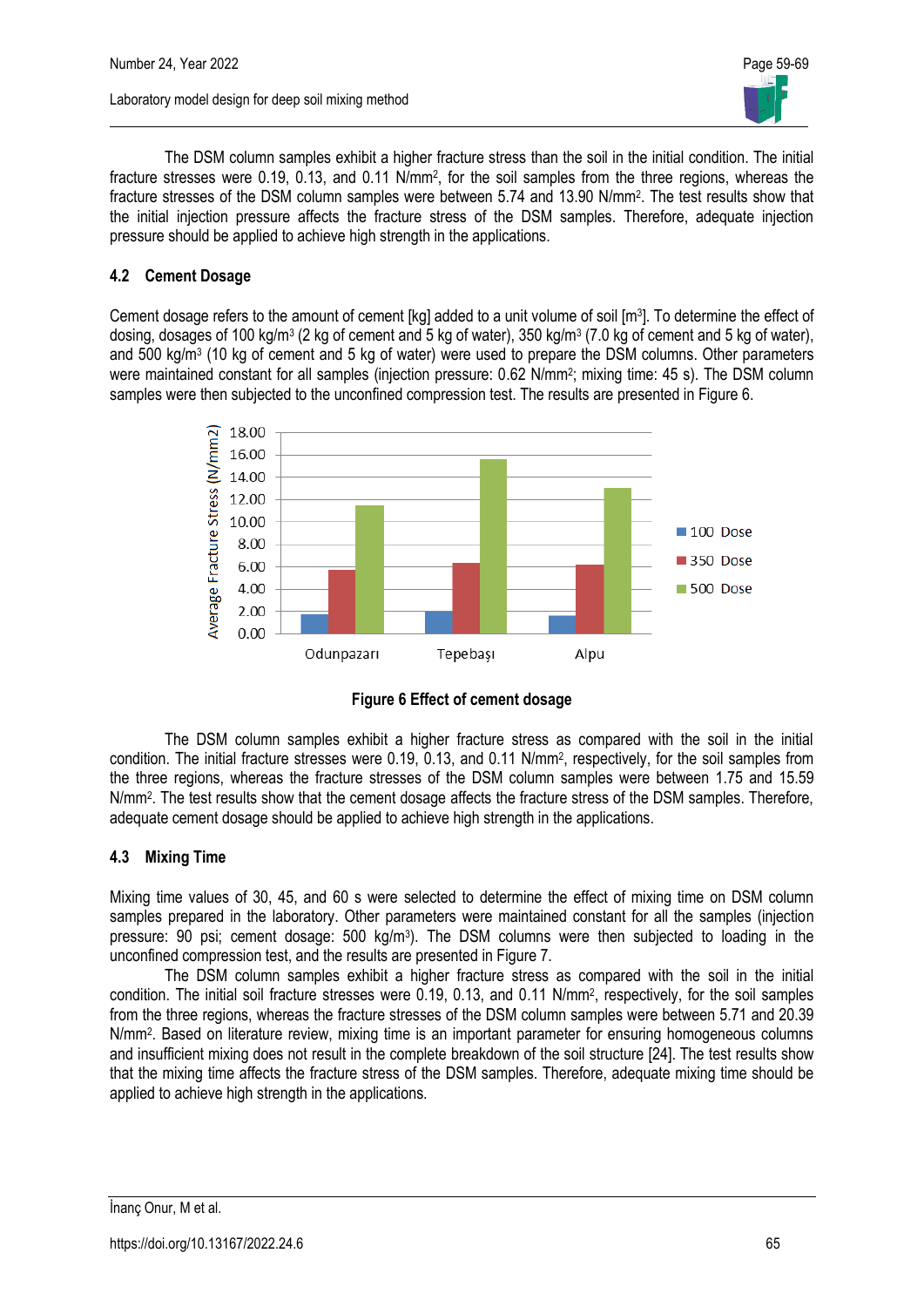



#### **Figure 7 Effect of mixing time**

# **5 CONCLUSIONS**

DSM is a soil improvement method that is applied worldwide. A laboratory-scale DSM device was designed and built in this study, which can facilitate investigations in DSM by researchers from developing countries. In this study, an unconfined compression test was conducted for calibration in the laboratory. Other soil properties (i.e. density, compressibility, other shear strength parameters, soil fabric) should be verified, field tests performed, and model tests applied. The developed test device is economical and can be improved and modelled easily; therefore, various soil improvement methods can be simulated in laboratory conditions using this device. This study shows that test devices can be designed and manufactured based on the scientific rules and theories using local resources.

The experimental results showed that the effects of injection pressure, cement dosage, and mixing time on the DSM samples varied depending on the initial soil properties. As shown in Figs. 5–7, the effects on various DSM samples are different as the properties of original soils are different. Therefore, the application parameters for DSM should be determined based on the initial soil properties. In particular, the injection pressure, cement dosage, and mixing time should be determined appropriately prior to the application of DSM. Furthermore, test results can be affected by the roughness of the sample skin and the curing time during sample preparation in the laboratory. Additionally, the field soil behaviour can be affected by in situ stresses and other conditions. Therefore, laboratory samples should be prepared meticulously, and the scale factor considered. This study was performed using soil samples obtained from specific regions. In future studies, the experiments should be repeated on soils exhibiting different properties.

# **Acknowledgments**

This study was supported by the Eskisehir Technical University Scientific Research Projects Commission under grant no. 1708F479.

# **References**

- [1] Pouya, S.; Pouya, S.; Demirel, Ö. 2016: Istanbul under pressure of some mega projects (prediction of the effects of some mega plans on Istanbul), Journal of Environmental Protection and Ecology, 17 (2), pp. 549- 556.
- [2] Kocabıyık, A. 2018: Comparison of Deep Mixing and Stone Column Soil Improvement Method, III. International Rating Academy Congress on Applied Sciences, Lviv, Ukraine
- [3] Shirazi, M. G. et al. 2020: Enhancing the Bearing Capacity of Rigid Footing Using Limited Life Kenaf Geotextile Reinforcement, Journal of Natural Fibers, pp. 1-17. <https://doi.org/10.1080/15440478.2020.1830330>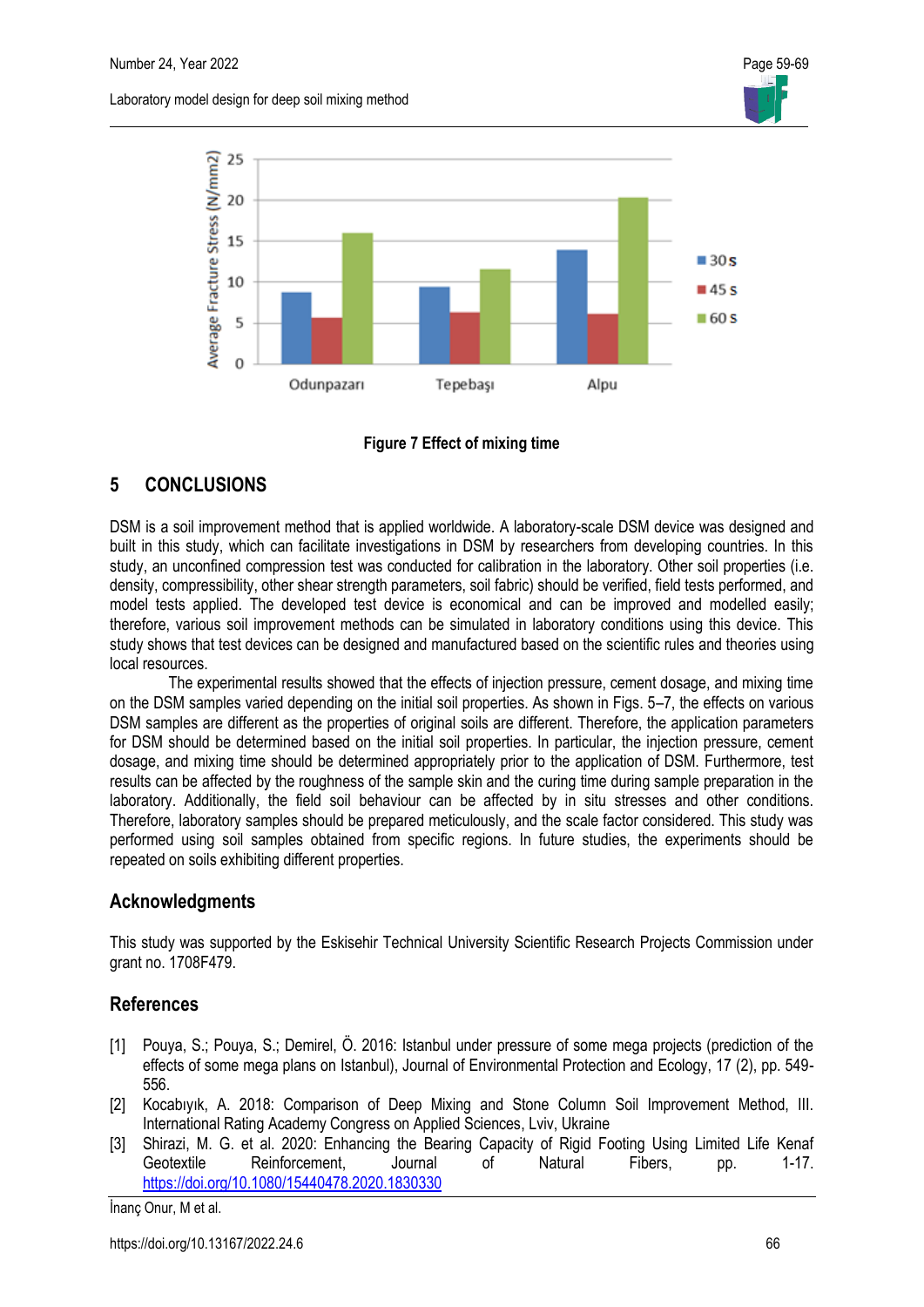- [4] Wu, Y. et al. 2019: Effect of soil variability on bearing capacity accounting for non-stationary characteristics of undrained shear strength, Computers and Geotechnics, 110, pp. 199-210. <https://doi.org/10.1016/j.compgeo.2019.02.003>
- [5] Bıçakcı, M. 2020: Determination of the effect of injection pressure, mixing time and cement dosage on deep soil mixing method (Master's Thesis), Eskişehir Technical University, Eskişehir, Turkey
- [6] Scott, B.; Jaksa, M.; Mitchell, P. 2019: Ground response to rolling dynamic compaction, Geotechnique Letters, 9 (2), pp. 99-105. <https://doi.org/10.1680/jgele.18.00208>
- [7] Bhavita Chowdary, V.; Ramanamurty, V.; Pillai, R. J. 2021: Experimental evaluation of strength and durability characteristics of geopolymer stabilised soft soil for deep mixing applications, Innovative Infrastructure Solutions, 6.<https://doi.org/10.1007/s41062-020-00407-7>
- [8] DehqanKhalili, H.; Ghalandarzadeh, A.; Moradi, M.; Karimzadeh R. 2020: Effect of distribution patterns of DSM columns on the efficiency of liquefaction mitigation, Scientia Iranica, 27 (5), pp. 2198-2208. <https://doi.org/10.24200/sci.2019.21647>
- [9] Kitazume, M.; Orano, K.; Miyajima, S. 2000: Centrifuge model tests on failure envelope of column type deep mixing method improved ground, Soils and Foundations, 40 (4), pp. 43–55. [https://doi.org/10.3208/sandf.40.4\\_43](https://doi.org/10.3208/sandf.40.4_43)
- [10] Horpibiulsuk, S.; Miura, N.; Nagaraj, T. S.; Koga H. 2002: Improvement of soft marine clays by deep mixing technique, in The Twelfth International Offshore and Polar Engineering Conference, International Society of Offshore and Polar Engineers, Kitakyushu, Japan.
- [11] Rashid, A. S. A.; Black, J. A.; Kueh, A. B. H.; Noor, N. M. 2015: Behaviour of weak soils reinforced with soil cement columns formed by the deep mixing method: rigid and flexible footings, Measurement, 68, pp. 262- 279.<https://doi.org/10.1016/j.measurement.2015.02.039>
- [12] Puppala, A. J.; Pedarla, A. 2017: Innovative ground improvement techniques for expansive soils, Innovative Infrastructure Solutions, 2.<https://doi.org/10.1007/s41062-017-0079-2>
- [13] Filz, G. M.; Hodges, D. K.; Weatherby, D. E.; Marr, W. A. 2005: Standardized definitions and laboratory procedures for soil-cement specimens applicable to the wet method of deep mixing, in Innovations in Grouting and Soil Improvement, Geo-Frontiers Congress 2005. [https://doi.org/10.1061/40783\(162\)1](https://doi.org/10.1061/40783(162)1)
- [14] Kitazume, M.; Terashi M. 2013: The deep mixing method, CRC press, London, UK
- [15] Topolnicki, M. 2013: In situ soil mixing, in Ground improvement, 3<sup>rd</sup> Edition, Kirsch, K.; Bell, A. (eds.), pp. 330-434.
- [16] Alhamdi, M. K.; Albusoda B S. 2021: A Review on Deep mixing method for soil improvement, in The Fifth Scientific Conference for Engineering and Postgraduate Research (PEC 2020), IOP Conference Series: Materials Science and Engineering, 1105, Baghdad, Iraq
- [17] Arulrajah, A.; Abdullah, A.; Bo, M. W.; Bouazza, A. 2009: Ground improvement techniques for railway embankments, in Proceedings of the Institution of Civil Engineers-Ground Improvement, 162 (1), pp. 3-14. <https://doi.org/10.1680/grim.2009.162.1.3>
- [18] Liu, S. et al. 2022: A Method of Settlement Calculation of Ground Improved by Floating Deep Mixed Columns Based on Laboratory Model Tests and Finite Element Analysis, International Journal of Civil Engineering, 20, pp. 207-222[. https://doi.org/10.1007/s40999-021-00662-4](https://doi.org/10.1007/s40999-021-00662-4)
- [19] Saberian, M.; Moradi, M.; Vali, R.; Li, J. 2018: Stabilized marine and desert sands with deep mixing of cement and sodium bentonite, Geomechanics & engineering, 14 (6), pp. 553-562.
- [20] Kitazume, M. et al. 2015: Applicability of molding procedures in laboratory mix tests for quality control and assurance of the deep mixing method, Soils and Foundations, 55 (4), pp. 761-777. <https://doi.org/10.1016/j.sandf.2015.06.009>
- [21] Guide, D. 2010: Soft Soil Stabilisation: EuroSoilStab: Development of Design and Construction Methods to Stabilise Soft Organic Soils, IHS BRE Press.
- [22] Liu, J.; Li, B. S.; Ahmad, A.; Pouydal, C. 2017: Laboratory Investigation of Deep Soil Mixing in Treatment of Organic Clays in Ontario, Final Report, Department of Civil Engineering, Ryerson University, Toronto, Canada
- [23] Egorova, A. A.; Rybak, J.; Stefaniuk, D.; Zajączkowski, P. 2017: Basic aspects of deep soil mixing technology control, in IOP Conference Series: Materials Science and Engineering, IOP Publishing, 245 (2). <https://doi.org/10.1088/1757-899X/245/2/022019>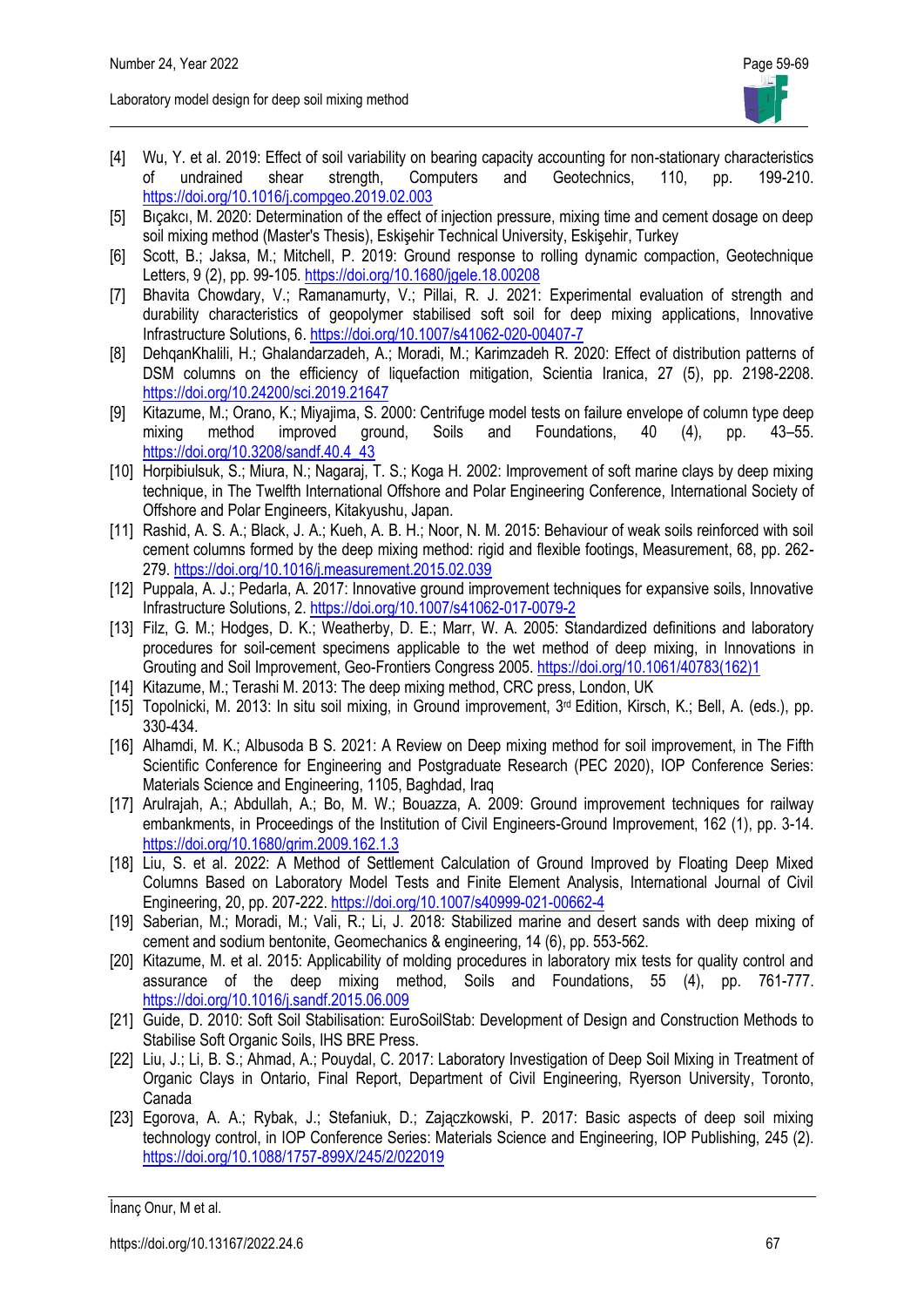- [24] Onur, M. İ.; Tuncan, A.; Kilic, H. O.; Tuncan, M. 2016: Yeni Bir Derin Zemin Karıştırma Sistemi Tasarımı ve Arazi Uygulamaları, Erzincan Üniversitesi Fen Bilim Enstitüsü Dergisi, 9 (3), pp. 194-205. [in Turkish]
- [25] Anagnostopoulos, C. A.; Sapidis, G. 2017: Mechanical behaviour of epoxy resin-grouted sand under monotonic or cyclic loading, Geotechnique Letters, 7 (4), pp. 298-303. <https://doi.org/10.1680/jgele.17.00063>
- [26] Kazemian, S. et al. 2011: Influence of peat characteristics on cementation and pozzolanic reactions in the dry mixing method, Arabian Journal for Science and Engineering, 36, pp. 1189-1202. <https://doi.org/10.1007/s13369-011-0121-1>
- [27] Mullins G. et al. 2015: Soil mixing design methods and construction techniques for use in high organic soils, Technical report, Florida Department of Transportation, Florida, USA
- [28] Bruce, D. A. Geosystems ECO. 2000: An introduction to the deep soil mixing methods as used in geotechnical applications (No. FHWA-RD-99-138), United States, Federal Highway Administration, Office of Infrastructure Research and Development, USA
- [29] Chaumeny, J. L.; Kanty, P.; Reitmeier, T. 2018: Remarks on wet deep soil mixing quality control, ce/papers, 2 (2–3), pp. 427-432.<https://doi.org/10.1002/cepa.708>
- [30] Chai, J.; Carter, J. P. 2011: Deformation analysis in soft ground improvement, Springer Science & Business Media.
- [31] Kwan, P. S. et al. 2005: Behaviour of cement treated Melbourne and Southeast Queensland soft clays in deep stabilization works, in Proceedings of the International Conference Deep Mixing Best Practice and Recent Advances, Stockholm, Sweden, pp. 23-25.
- [32] Madhyannapu, R. S.; Puppala, A. J.; Bhadriraju, V.; Nazarian, S. 2009: Deep Soil Mixing (DSM) treatment of expansive soils, in Advances in Ground Improvement: Research to Practice in the United States and China. pp. 130-139.<https://doi.org/10.1061/9780784410257>
- [33] Andromalos, K. B.; Bahner, E. W. 2003: The application of various deep mixing methods for excavation support systems, in Third International Conference on Grouting and Ground Treatment, New Orleans, USA, pp. 515-526. [https://doi.org/10.1061/40663\(2003\)25](https://doi.org/10.1061/40663(2003)25)
- [34] Wang, X. et al. 2020: Tracking annual changes of coastal tidal flats in China during 1986–2016 through analyses of Landsat images with Google Earth Engine, Remote Sensing of Environment, 238. <https://doi.org/10.1016/j.rse.2018.11.030>
- [35] Shen, S. L.; Chai, J. C.; Miura, N. 2001: Stress distribution in composite ground of column-slab system under road pavement, Computational mechanics–new frontiers for the new millennium, pp. 485-490. <https://doi.org/10.1016/B978-0-08-043981-5.50075-4>
- [36] Ye, G.; Xu, C. A.; Gao, Y. 2012: Improving soft soil using combined cement deep mixing column and preloading with prefabricated vertical drains, in GeoShanghai International Conference 2006, Shanghai, China[. https://doi.org/10.1061/40864\(196\)4](https://doi.org/10.1061/40864(196)4)
- [37] Jo, Y-S.; Park, J-M.; Jang, Y-S. 2019: Reliability assessment of geotechnical structures on soils improved by deep mixing method II: reliability analyses and estimation of target reliability index, KSCE Journal of Civil Engineering, 23, pp. 74-82[. https://doi.org/10.1007/s12205-018-1136-x](https://doi.org/10.1007/s12205-018-1136-x)
- [38] Day, S. R.; Ryan, C. 1995: Containment, stabilization and treatment of contaminated soils using insitu soil mixing, in Geoenvironment 2000: Characterization, Containment, Remediation, and Performance in Environmental Geotechnics, American Society of Civil Engineers.
- [39] Jung, C. et al. 2020: Deep soil mixing in Sabkha soils for foundation support in United Arab Emirates, International Journal of Geosynthetics and Ground Engineering, 6. [https://doi.org/10.1007/s40891-020-](https://doi.org/10.1007/s40891-020-0188-4) [0188-4](https://doi.org/10.1007/s40891-020-0188-4)
- [40] Yohannes, M.; Daramalinggam, J. 2019: Specifying Strength Properties of Soil Mixing and Jet Grouting in Malaysia: A Statistical Approach, in Proceedings of the 1st Malaysian Geotechnical Society (MGS) and Geotechnical Society of Singapore (GeoSS) Conference, Petaling Jaya, Malaysia.
- [41] Sherwood, P. 1993: Soil stabilization with cement and lime, Her Majesty Stationary Office.
- [42] Hosoya, Y. et al. 1996: JGS TC Report: An evaluation of the strength of soils improved by DMM, in Proceedings of IS-Tokyo, 96 (2), pp. 919-924.
- [43] Onal, O.; Sariavci, C. 2019: Stabilization of Meles Delta soils using cement and lime mixtures, Geomechanics and Engineering, 19 (6), pp. 543-554.<https://doi.org/10.12989/gae.2019.19.6.543>